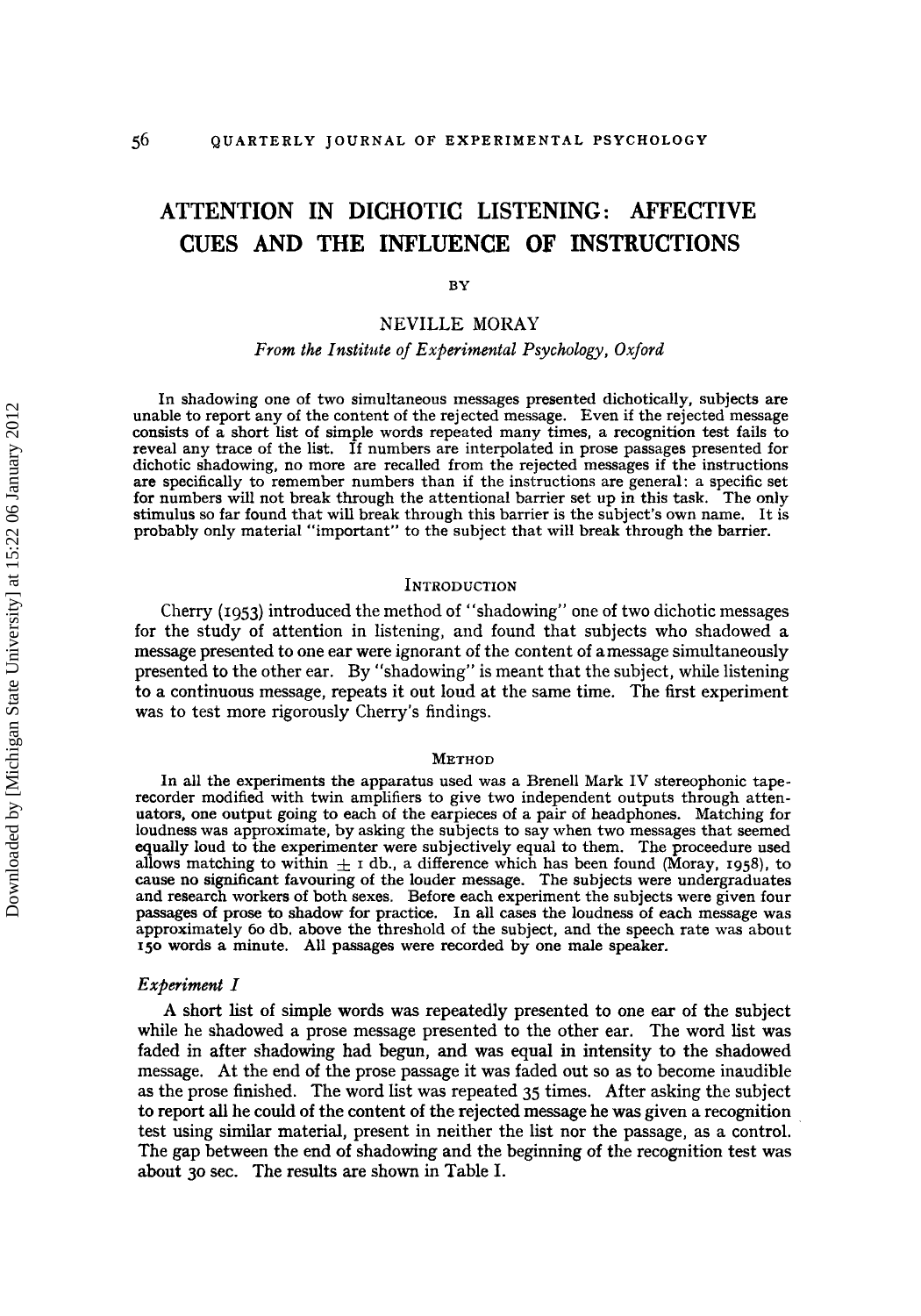#### TABLE I

RECOGNITION SCORES **FOR WORDS** PROM SHADOWED *AND* REJECTED **MESSAGES**  *Mean number of words recognized* 

|  |                                                                              | <b>WOI WO TOOOKINGOV</b> |
|--|------------------------------------------------------------------------------|--------------------------|
|  | Words presented in shadowed message                                          | $4.9$ out of $7$         |
|  |                                                                              | $\ldots$ ro out of $7$   |
|  | Words presented for the first time in recognition test $\ldots$ 2.6 out of 7 |                          |

There is no trace of material from the rejected message being recognized. The difference, however, between the new material and that from the shadowed message is significant at the I per cent. level. The 30-sec. delay is not likely to have caused the rejected material to be lost since words from early in the shadowed message were recognized, and the work of Ward **(1937)** would suggest that this pause might actually increase the score. The present findings are in agreement with those of Cherry **(1953).** 

Although the content of the rejected message seems to be blocked gross changes can be recognized (Cherry, 1953), and there is much anecdotal evidence to suggest that in selective listening the block can be broken down by certain sorts of material. Mothers hear children crying, and it is always said that a subject will respond to his own name even though the signal/noise ration is low, as at a cocktail party (to give an everyday situation). It was decided to investigate this experimentally to find the limits of the efficiency of the attentional block.

## *Experiment II*

Subjects were required to shadow ten short passages of light fiction. They were told that their responses would be recorded and that the object of the experiment was for them to try to score as few mistakes as possible. In some of the passages instructions were interpolated, but except in two of these cases the subjects were not warned **of** these. In half of the cases with instructions these were prefixed by the subject's own name. The order of presentation is shown in Table 11.

| Passage      | Instructions at start of passage                                                 | Instructions within passage<br>All right, you may stop now. |  |
|--------------|----------------------------------------------------------------------------------|-------------------------------------------------------------|--|
| 1            | Listen to your right ear                                                         |                                                             |  |
| $\mathbf{H}$ | $\mathbf{v}$<br>$\cdots$<br>$\mathbf{B}$<br>$\cdots$<br>$\bullet$                | No instructions.                                            |  |
| Ш            | $\mathbf{B}$<br>$\bullet$ $\bullet$<br>$\mathbf{B}$ and $\mathbf{B}$<br>$\cdots$ | John Smith, you may stop now.                               |  |
| IV           | $\mathbf{H}$<br>$\mathbf{r}$<br>$\cdots$<br>$\bullet$<br>$\bullet$               | No instructions.                                            |  |
| $\mathbf{V}$ | $\mathbf{B}$<br>$\cdots$<br>$\cdots$<br>$\bullet$ $\bullet$<br>$, \, \cdot$      | Change to your other ear.                                   |  |
| VI           | $\mathbf{r}$<br>$\mathbf{r}$<br>$\bullet$<br>$\mathbf{r}$<br>$\bullet$           | No instruction.                                             |  |
| VII          | $\bullet$<br>$\mathbf{B}$<br>$\mathbf{r}$<br>$\bullet$<br>$\bullet$              | John Smith, change to your<br>other ear.                    |  |
| VIII         | Listen to your right ear: you will receive<br>instructions to change ears.       | Change to your other ear.                                   |  |
| IX           | Listen to your right ear.                                                        | No instructions.                                            |  |
| x            | Listen to your right ear: you will receive<br>instructions to change ears.       | John Smith, change to your<br>other ear.                    |  |

TABLE I1

The "no instructions" passages were interpolated in the table at random. For any pair of passages with instructions that without the name was given before that with the name, as it was thought that it was less likely that the former would be heard, and hence less likely that a "set" for that particular instruction **would** develop before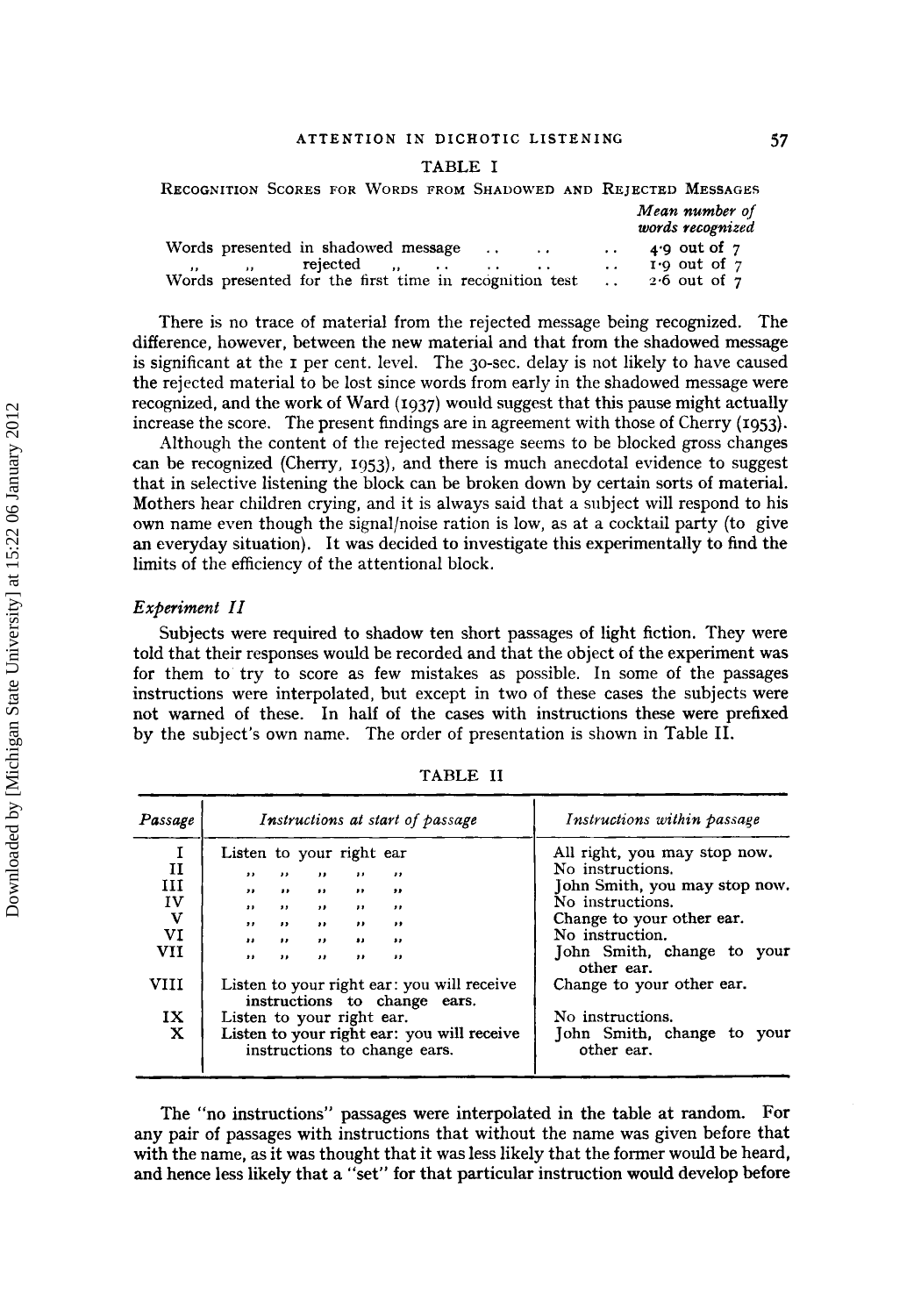## *58* **QUARTERLY JOURNAL OF EXPERIMENTAL PSYCHOLOGY**

its second presentation. Most of the subjects ignored even the instructions that were presented in the passages that they were shadowing, and said that they thought that this was just an attempt by the experimenter to distract them. The passages were read in a steady monotone at about **130** words a minute by a single male voice. They were checked with an Avometer to ensure that there was no significant increase in intensity when the subject's name was spoken. The variation was within the limits suggested by Moray (1958). The subject's responses were tape-recorded and later analysed. The subjects were students and research workers.

The results are given in Table **111.** 

#### **TABLE** I11

RELATIVE FREQUENCIES OF HEARING OF AFFECTIVE AND NON-AFFECTIVE INSTRUCTIONS **WHEN** PRESENTED IN **THE** REJECTED MESSAGE

|                           | Affective<br> instructions preceded by \ <br>by name) | Non-affective<br>(instructions not preceded by<br>name) |
|---------------------------|-------------------------------------------------------|---------------------------------------------------------|
| Number of times presented |                                                       | 36                                                      |
| Number of times heard     | 20                                                    |                                                         |
|                           | (pooled data for 12 subjects)                         |                                                         |

Since there were **12** subjects, and the data are pooled, there should have been **36** sets of instructions preceded by the subject's name presented in the rejected message. The discrepancy is due to three subjects who heard the instructions **and**  actually changed over, so that the second set of instructions which would normally have been heard as part of the shadowed message were now heard as part of the rejected message. All these cases occurred in passage **X.** The mean number **of**  instructions heard when presented in the rejected message was calculated, and the difference between the "names" and "no-names" situation submitted to a *t* test. The difference is highly significant,  $t = 3.05$ , giving a level of confidence greater than the I per cent. level, where  $t = 2.8$ I. This suggests that the affective value of a message is very important in determining whether it will break through the attentional barrier in dichotic selective listening.

On only four out of the 20 occasions on which the "names" instructions were heard did the subjects actually make **a** change to the other message, and in one **of**  these cases the subject spontaneously reverted to the first message without noticing. On the other occasions the subjects reported hearing the instructions when asked for introspections in between successive passages or at the end of the experiment. The relative frequencies of hearing with the different instructions are given in Table IV.

TABLE IV

| <i>Instructions</i> |    |                                                                                                                 | Mean frequency of hearing<br>instructions in rejected message<br>for 12 subjects |
|---------------------|----|-----------------------------------------------------------------------------------------------------------------|----------------------------------------------------------------------------------|
|                     |    | John Smith, you may stop now                                                                                    | 0.33                                                                             |
| $\bullet$           | ,, | change to your other ear                                                                                        | 0.33                                                                             |
| $\bullet$           | ,, | $\ddot{\phantom{1}}$<br>$\mathbf{y} = \mathbf{y} - \mathbf{y}$<br>$\cdots$<br>,,<br>(after pre-passage warning) | $o$ ·80<br>per subject                                                           |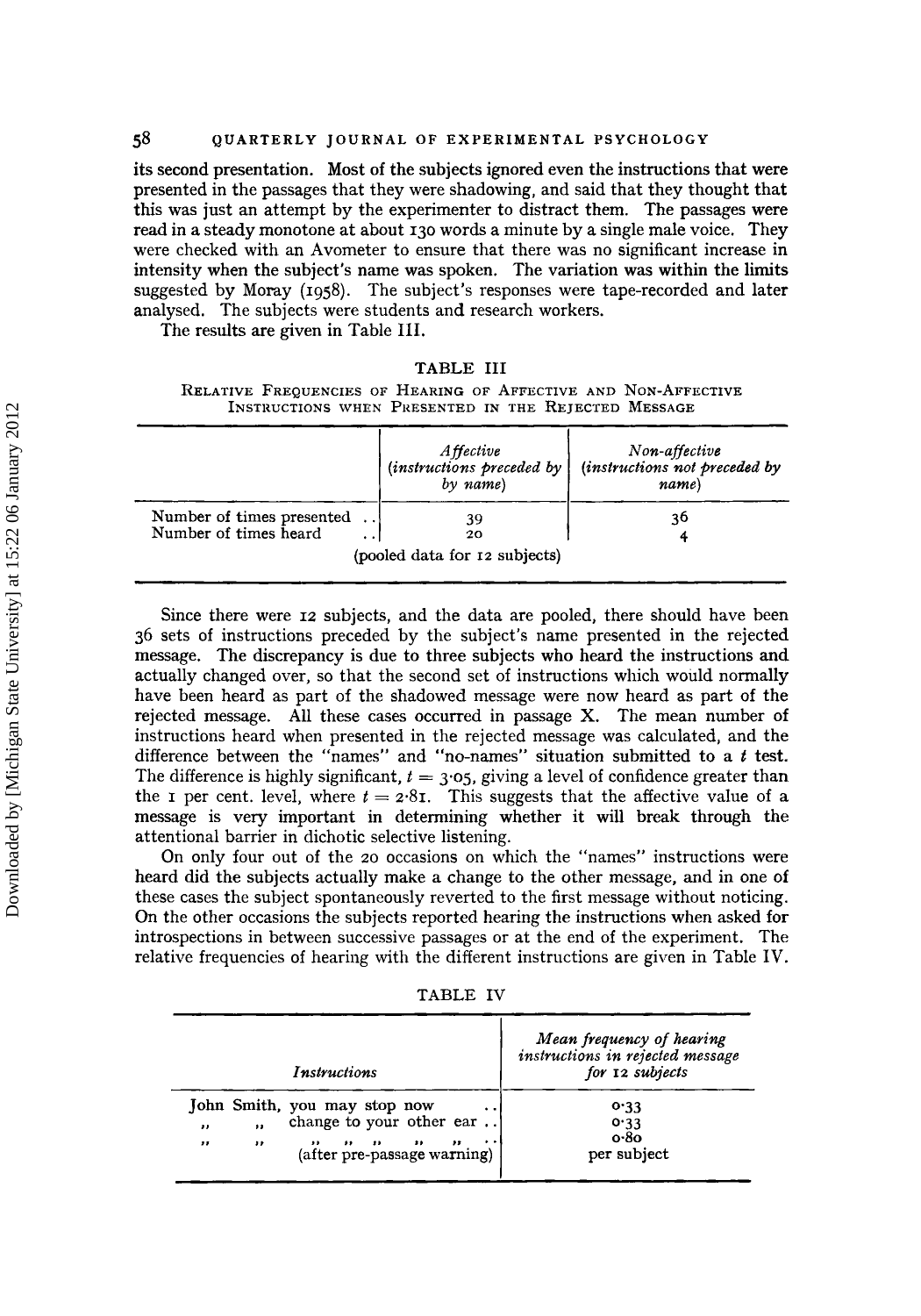While the difference between the last class and either of the first two is not significant at the 5 per cent. level of confidence  $(t_{\text{data}} = \mathbf{1} \cdot 86; t_{\text{0.05}} = \mathbf{2} \cdot \mathbf{1} \cdot 3)$  the difference does suggest that instructions might alter the set of a subject in such a way as to alter the chances of material in the rejected message being perceived. **A** further experiment was carried out on this point.

#### *Exfierimed 111*

Two groups of **14** subjects were required to shadow one of two simultaneous dichotic messages. In some of the messages digits were interpolated towards the end of the message. These were sometimes present in both messages, sometimes only in one. The position of the numbers in the message and relative to each other in the two messages were vaned, and controls with no numbers were also used, randomly inserted. One group of subjects was told that it would be asked questions aboutthe content of the shadowed message at the end of each message: the other was specifically instructed to remember all the numbers that it could. The difference between the mean number of digits reported under the two conditions of set were analysed and submitted to a *t* test. In none of the cases, whether the score is the mean number **of**  digits spoken during shadowing, nor in the number reported, nor the sum of these two, is the difference significant even at the 5 per cent. level of confidence. From this we may conclude that while it may be possible to alter set so as to increase the chances of material from the rejected message being perceived, it is at least rather difficult for neutral material: in the present case the numbers did not become "important" enough to break through the attentional barrier.

## DISCUSSION **AND** CONCLUSIONS

The present results raise a problem that we may call the "identification paradox": that while apparently the verbal content of the rejected message is blocked below the level of conscious perception, nontheless a subject can respond to his own name.

Cherry's initial report on the use of dichotic shadowing described the sort of reports that subjects could give about the rejected message. They could distinguish between speech, noise and tones, could recognize clicks and gross changes in pitch such as the change from a man's to a woman's voice, etc. But the verbal content of the message was completely blocked, even to the extent of the subject being unable to say in what language the message was being spoken. Since the subjects could report as much as they did, peripheral blocking at the cochlea or cochlear nucleus such as has been artificially produced by Galambos **(1955),** and reported in the unanaesthetized cat by Hernádez-Péon, Scherrer, and Jouvet *(1956)*, seems unlikely to be the full story in the present case. Such blocking could produce a failure to respond to the input to one ear, but is unlikely to cause a selective failure to respond such as is seen in the present case. It seems more likely that their mechanisms are concerned with gross switches from one modality to another such as Hernández-Péon was using in his experiments.

In the dichotic shadowing there seems to be only a selective block. It is generally held that while simple discriminations may be performed by the lower centres of the brain, the cortex is required for pattern discrimination of any complexity. Thus Sharpless and Jasper (1956) found that pitch discrimination and sound localization could be performed by a cat missing cortical areas Auditory I and I1 and with the medial geniculate body degenerated. But interval discrimination independent **of**  pitch was impossible. So the present data suggest that the block in dichotic shadowing occurs at quite a high level, and that the block is central to some pattern analysing mechanism.